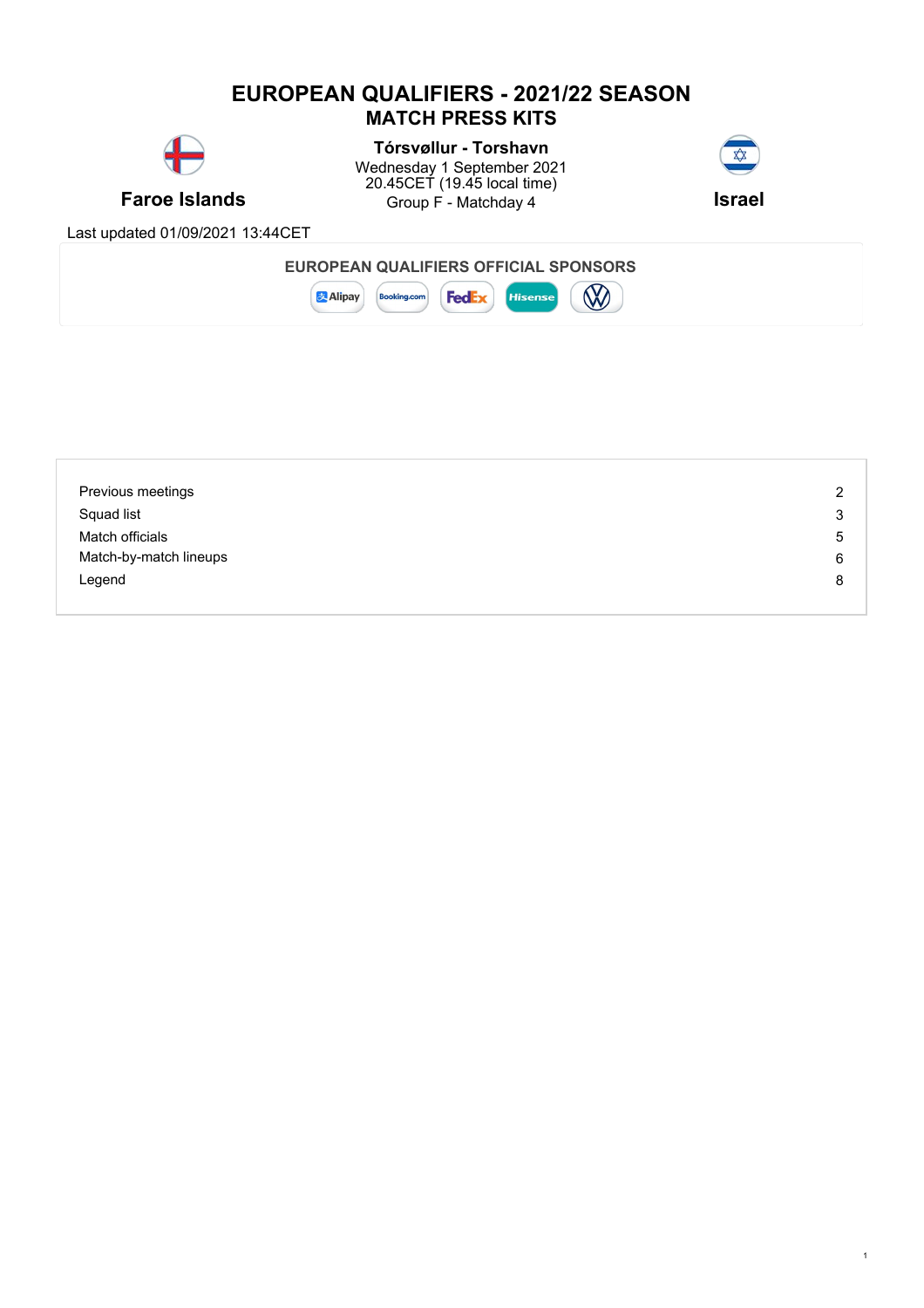# **Previous meetings**

## **Head to Head**

### **FIFA World Cup**

| <b>Date</b> | <b>Stage</b><br>reached | <b>Match</b>                                     | <b>Result</b> | <b>Venue</b> | <b>Goalscorers</b>                          |
|-------------|-------------------------|--------------------------------------------------|---------------|--------------|---------------------------------------------|
|             |                         | 08/10/2005 QR (GS) <b>Israel</b> - Faroe Islands | $2 - 1$       | Tel Aviv     | Benayoun 1,<br>Zandberg 90;<br>Samuelsen 89 |
|             |                         | 07/09/2005 QR (GS) Faroe Islands - Israel        | $0 - 2$       | Torshavn     | Nimni 54, Katan 79                          |

|               | Qualifying     |      | <b>Final</b><br>tournament | <b>Total</b>                                                        |  |  |  |  |  |
|---------------|----------------|------|----------------------------|---------------------------------------------------------------------|--|--|--|--|--|
|               | Home           | Away |                            |                                                                     |  |  |  |  |  |
|               |                |      |                            | PId W D L PId W D L PId W D L PId W D L GF GA                       |  |  |  |  |  |
| <b>Total</b>  |                |      |                            |                                                                     |  |  |  |  |  |
| Faroe Islands |                |      |                            | $1   0   0   1   1   0   0   1   -   -   -   3   0   1   2   2   5$ |  |  |  |  |  |
| Israel        | $\blacksquare$ |      |                            | $ 0 0 1 1 0 0  -  -  -  - 3 2 1 0 5 2$                              |  |  |  |  |  |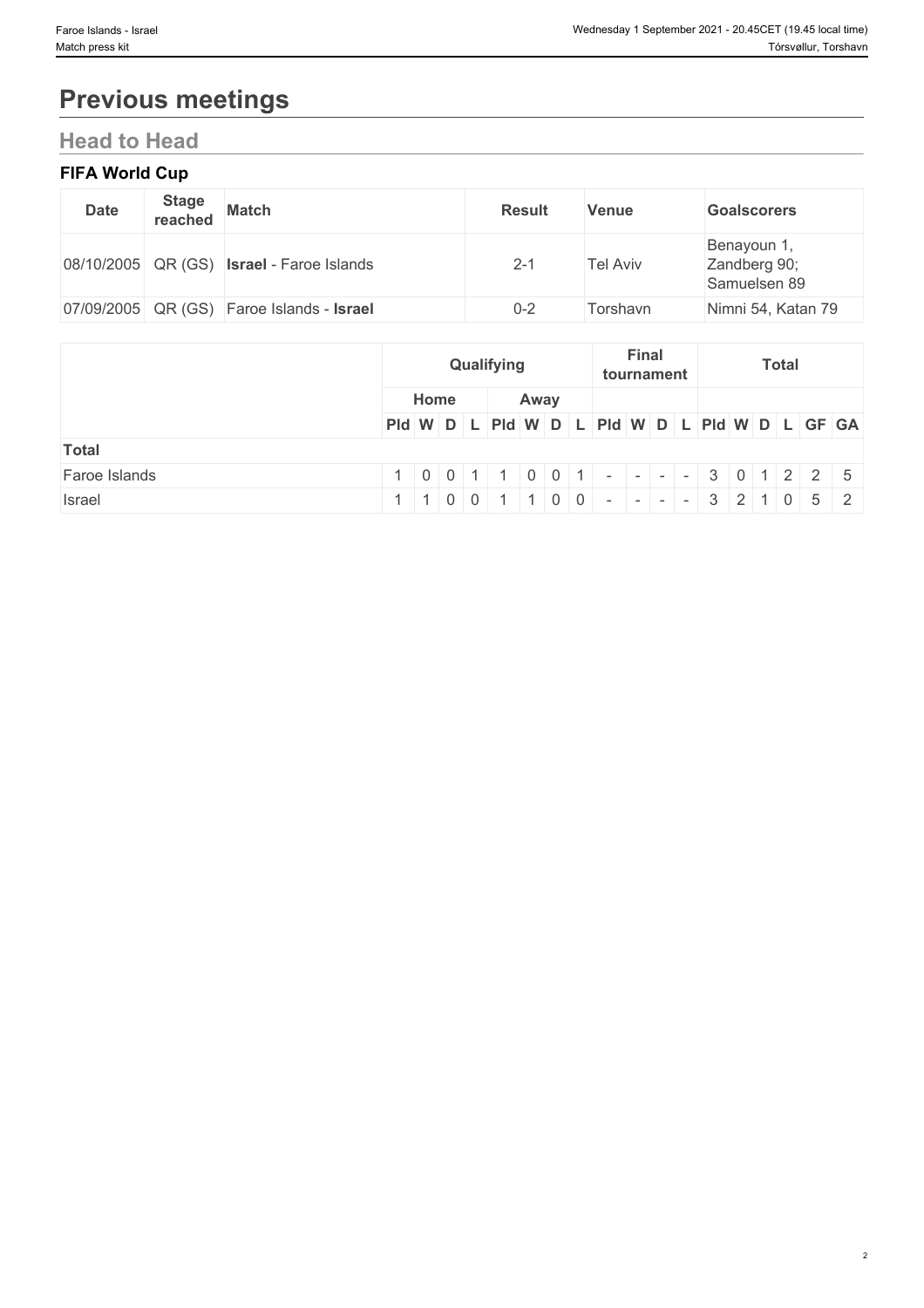# **Squad list**

#### **Faroe Islands**

|                       |               |     |              |                          |                                                                                       |                |                |                | <b>Current season Overall</b>                                                               |  |
|-----------------------|---------------|-----|--------------|--------------------------|---------------------------------------------------------------------------------------|----------------|----------------|----------------|---------------------------------------------------------------------------------------------|--|
|                       |               |     |              |                          |                                                                                       | Qual.          | <b>FT</b>      |                | Team                                                                                        |  |
| No. Player            | <b>DoB</b>    | Age | Club         |                          |                                                                                       |                |                |                | D   Pld   Gls   Pld   Gls   Pld   Gls                                                       |  |
| <b>Goalkeepers</b>    |               |     |              |                          |                                                                                       |                |                |                |                                                                                             |  |
| - Gunnar Nielsen      | 07/10/1986 34 |     | <b>FH</b>    |                          | -3                                                                                    | $\mathbf{0}$   | $\overline{0}$ | $\overline{0}$ | $61 -$                                                                                      |  |
| - Teitur Gestsson     | 19/08/1992 29 |     | HB           | $\sim$                   | $\overline{0}$                                                                        | $\overline{0}$ | $\overline{0}$ |                | $0 \mid 14 \mid -$                                                                          |  |
| - Mathias Lamhauge    | 02/08/1999 22 |     | <b>B36</b>   | $\overline{\phantom{a}}$ |                                                                                       | 0              | $\overline{0}$ | $\overline{0}$ | $\sim$ $\sim$ $\sim$                                                                        |  |
| <b>Defenders</b>      |               |     |              |                          |                                                                                       |                |                |                |                                                                                             |  |
| - Odmar Faerø         | 01/11/1989 31 |     | KÍ           |                          | $\blacksquare$ 1                                                                      | $\mathbf{0}$   | $\overline{0}$ | $\overline{0}$ | 36<br>$\overline{1}$                                                                        |  |
| - Heini Vatnsdal      | 18/10/1991 29 |     | ΚÍ           |                          | $\mathbf{3}$                                                                          | $\mathbf 0$    | $\mathbf 0$    | $\overline{0}$ | $27 -$                                                                                      |  |
| - Sonni Nattestad     | 05/08/1994 27 |     | Dundalk      |                          | 3                                                                                     |                | $\mathbf 0$    | $\overline{0}$ | $34 \overline{\smash{\big)}\ 3}$                                                            |  |
| - Hørdur Askham       | 22/09/1994 26 |     | HB           | $\overline{\phantom{a}}$ |                                                                                       | $\mathbf 0$    | $\overline{0}$ | $\overline{0}$ | 2<br>$\sim$                                                                                 |  |
| - Daniel Johansen     | 09/07/1998 23 |     | <b>HB</b>    | $\overline{\phantom{a}}$ | $\overline{0}$                                                                        | $\mathbf 0$    | $\mathbf 0$    | $\overline{0}$ | $\sim$ $ \sim$ $ -$                                                                         |  |
| <b>Midfielders</b>    |               |     |              |                          |                                                                                       |                |                |                |                                                                                             |  |
| - Hallur Hansson      | 08/07/1992 29 |     | Horsens      |                          | 3                                                                                     | $\mathbf{0}$   | $\overline{0}$ | $\overline{0}$ | 59 5                                                                                        |  |
| - Tróndur Jensen      | 06/02/1993 28 |     | <b>NSÍ</b>   | $\overline{\phantom{a}}$ | $\begin{array}{\begin{array}{\small \begin{array}{\small \end{array}}}}\n\end{array}$ | $\mathbf 0$    | $\mathbf 0$    | $\overline{0}$ | $\overline{2}$<br>$\sim$                                                                    |  |
| - Kaj Bartalsstovu    | 23/06/1991 30 |     | Valur        | $\overline{\phantom{a}}$ | $\overline{0}$                                                                        | $\mathsf 0$    | $\mathbf 0$    | $\overline{0}$ | $27 \quad 1$                                                                                |  |
| - Brandur Hendriksson | 19/12/1995 25 |     | Helsingborg  | $\star$                  | $\mathbf{3}$                                                                          | $\mathbf 0$    | 0              | 0              | $44 \quad 5$                                                                                |  |
| - Sølvi Vatnhamar     | 05/05/1986 35 |     | Vikingur     | $\sim$                   | 3                                                                                     | $\mathbf{0}$   | $\overline{0}$ | $\overline{0}$ | 50<br>$\overline{1}$                                                                        |  |
| - Jákup Andreasen     | 31/05/1998 23 |     | ΚÍ           |                          | 2                                                                                     | $\mathbf 0$    | $\overline{0}$ | $\overline{0}$ | $\overline{4}$<br>$\sim$                                                                    |  |
| - Heri Hjalt Mohr     | 13/05/1997 24 |     | HB           |                          | $\overline{0}$                                                                        | $\mathbf 0$    | $\overline{0}$ | $\overline{0}$ | $\sim$<br>$\vert \cdot \vert$                                                               |  |
| - Petur Knudsen       | 21/04/1998 23 |     | <b>NSÍ</b>   | $\overline{\phantom{a}}$ | $\overline{1}$                                                                        | $\mathbf 0$    | $\overline{0}$ | $\overline{0}$ | $\mathbf{3}$<br>$\sim$                                                                      |  |
| - Gunnar Vatnhamar    | 29/03/1995 26 |     | Vikingur     |                          | 3                                                                                     | $\mathbf 0$    | $\overline{0}$ |                | $0 \mid 12 \mid 2$                                                                          |  |
| <b>Forwards</b>       |               |     |              |                          |                                                                                       |                |                |                |                                                                                             |  |
| - Klæmint Olsen       | 17/07/1990 31 |     | <b>NSÍ</b>   |                          | 3                                                                                     | $\Omega$       | $\mathbf{0}$   | $\mathbf{0}$   | $38 \mid 7$                                                                                 |  |
| - Jóan Edmundsson     | 26/07/1991 30 |     | Arminia      |                          | 3                                                                                     | $\Omega$       | 0              | 0              | 65 7                                                                                        |  |
| - Gilli Rólantsson    | 11/08/1992 29 |     | Odd          |                          | 3                                                                                     | $\mathbf 0$    | $\overline{0}$ | $\overline{0}$ | 45<br>$\overline{1}$                                                                        |  |
| - René Joensen        | 08/02/1993 28 |     | HB           | $\overline{\phantom{a}}$ | $\begin{array}{\begin{array}{\small 0} \end{array}}$                                  | $\mathbf 0$    | $\mathbf 0$    | $\overline{0}$ | 26 3                                                                                        |  |
| - Meinhard Olsen      | 10/04/1997 24 |     | <b>Bryne</b> |                          | $\vert$ 3                                                                             | $\overline{1}$ | $\mathbf 0$    |                | $0 \mid 13 \mid 1$                                                                          |  |
| - John Frederiksen    | 10/01/1996 25 |     | Amstetten    | $\sim$                   | $\overline{0}$                                                                        | $\overline{0}$ | $\overline{0}$ | $\overline{0}$ | $\mathcal{L}^{\mathcal{L}}$ and $\mathcal{L}^{\mathcal{L}}$ and $\mathcal{L}^{\mathcal{L}}$ |  |
| Coach                 |               |     |              |                          |                                                                                       |                |                |                |                                                                                             |  |
| - Håkan Ericson       | 29/05/1960 61 |     |              |                          | $- 3$                                                                                 | $\overline{0}$ | $\overline{0}$ |                | $0 \mid 13 \mid -$                                                                          |  |
|                       |               |     |              |                          |                                                                                       |                |                |                |                                                                                             |  |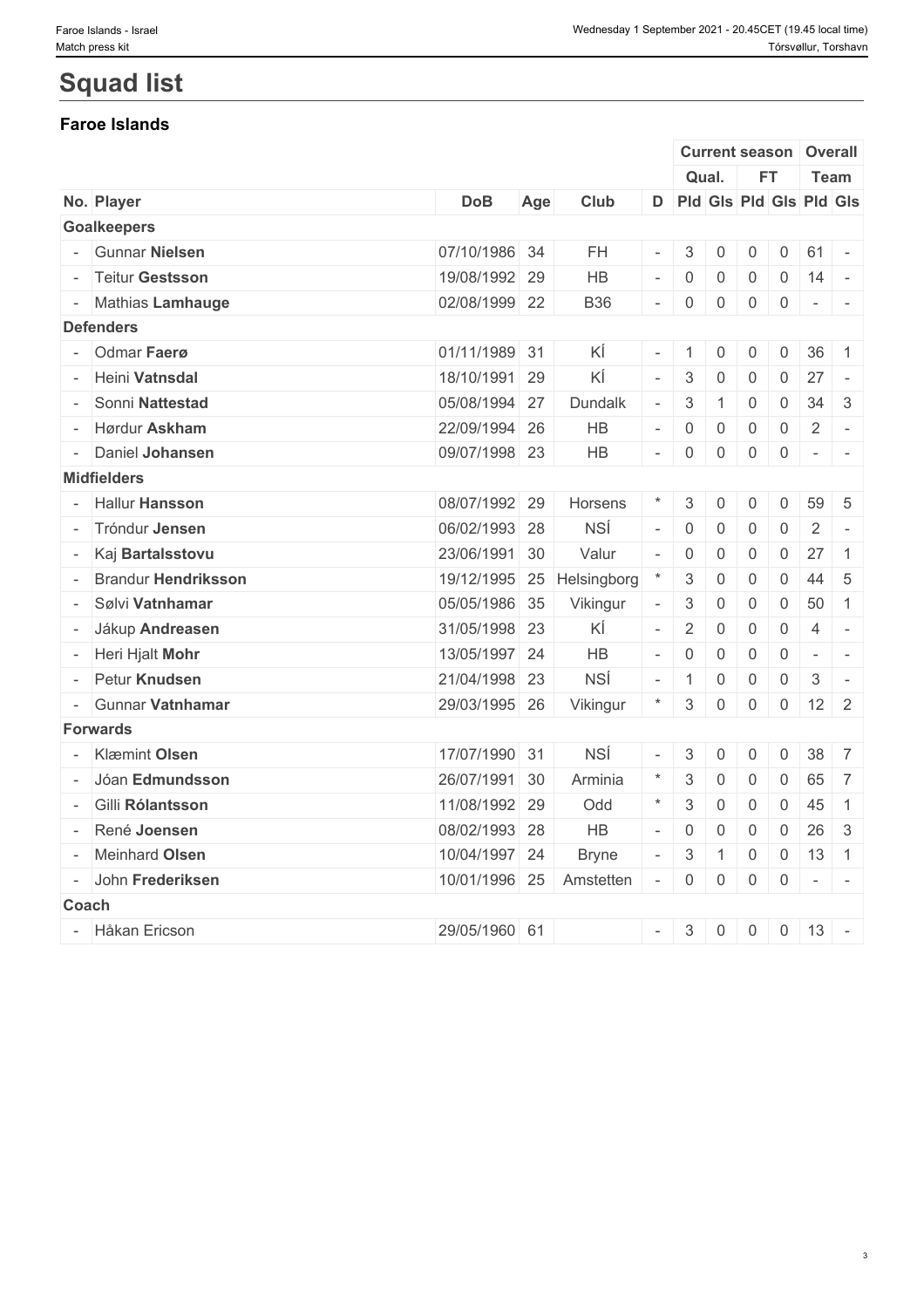#### **Israel**

|                          |                           |               |     |                            |                                       |                | <b>Current season Overall</b> |                    |                 |                |
|--------------------------|---------------------------|---------------|-----|----------------------------|---------------------------------------|----------------|-------------------------------|--------------------|-----------------|----------------|
|                          |                           |               |     |                            | Qual.                                 |                | <b>FT</b>                     |                    | Team            |                |
|                          | No. Player                | <b>DoB</b>    | Age | Club                       | D   Pld   Gls   Pld   Gls   Pld   Gls |                |                               |                    |                 |                |
|                          | <b>Goalkeepers</b>        |               |     |                            |                                       |                |                               |                    |                 |                |
|                          | - Itamar Nitzan           | 23/06/1987 34 |     | <b>Beitar</b><br>Jerusalem | $\mathsf{O}\xspace$                   | $\mathbf 0$    | $\mathbf 0$                   | $\overline{0}$     | -1              |                |
|                          | - Ariel Harush            | 25/05/1988 33 |     | H. Beer-<br>Sheva          | $\overline{0}$                        | $\overline{0}$ | $\overline{0}$                | $\overline{0}$     | 20              | $\sim$         |
|                          | - Ofir Marciano           | 07/10/1989 31 |     | Feyenoord                  | 3 <sup>1</sup>                        | $\overline{0}$ | 0                             | $0 \mid 27 \mid -$ |                 |                |
|                          | <b>Defenders</b>          |               |     |                            |                                       |                |                               |                    |                 |                |
|                          | Eytan Tibi                | 16/11/1987 33 |     | H. Beer-<br>Sheva          | 3                                     | $\Omega$       | $\overline{0}$                | $0 \mid 53 \mid$   |                 |                |
|                          | - Orel Dgani              | 08/01/1989 32 |     | <b>Beitar</b><br>Jerusalem | $\overline{0}$                        | $\overline{0}$ | $\overline{0}$                | $\overline{0}$     | 16              | $\sim$         |
|                          | Eli Dasa                  | 03/12/1992 28 |     | Vitesse                    | 3                                     | 0              | $\overline{0}$                | $\overline{0}$     | 37              |                |
|                          | - Iyad Abu Abaid          | 31/12/1994 26 |     | H. Beer-<br>Sheva          | $\mathsf{O}\xspace$                   | $\overline{0}$ | $\overline{0}$                | $\overline{0}$     | $\sim$          | $\sim$         |
|                          | - Joel Abu Hanna          | 22/01/1998 23 |     | Legia                      | $\overline{2}$                        | $\mathbf 0$    | 0                             | $\overline{0}$     | $5\phantom{.0}$ | $\sim$         |
|                          | - Sun Menachem            | 07/09/1993 27 |     | M. Haifa                   | 3                                     | 0              | 0                             | $\overline{0}$     | 10              | $\sim$         |
|                          | - Ofri Arad               | 11/09/1998 22 |     | M. Haifa                   | $\overline{2}$                        | $\overline{0}$ | $\overline{0}$                | $\overline{0}$     | $5\overline{)}$ | $\sim$         |
|                          | <b>Midfielders</b>        |               |     |                            |                                       |                |                               |                    |                 |                |
|                          | <b>Bibras Natcho</b>      | 18/02/1988 33 |     | Partizan                   | 3                                     |                | 0                             | 0                  | 77 3            |                |
|                          | - Nir Bitton              | 30/10/1991 29 |     | Celtic                     | $\overline{0}$                        | 0              | 0                             | 0                  | $32 \quad 2$    |                |
|                          | - Dor Peretz              | 17/05/1995 26 |     | Venezia                    | 3                                     | -1.            | $\overline{0}$                | $\overline{0}$     | $19$ 2          |                |
|                          | - Gadi Kinda              | 23/03/1994 27 |     | Sporting<br>Kansas<br>City | $\overline{0}$                        | $\overline{0}$ | $\mathsf{O}$                  | $\overline{0}$     | $\overline{2}$  | $\overline{1}$ |
| $\overline{\phantom{a}}$ | Dan Glazer                | 20/09/1996 24 |     | M. Tel-Aviv                | $\overline{0}$                        | $\overline{0}$ | 0                             | $\mathbf 0$        | 8               | $\sim$         |
|                          | - Omer Atzili             | 27/07/1993 28 |     | M. Haifa                   | $\overline{0}$                        | $\overline{0}$ | $\overline{0}$                | $\overline{0}$     | $\overline{2}$  | $\sim$ $-$     |
|                          | - Manor Solomon           | 24/07/1999 22 |     | Shakhtar<br>Donetsk        | 3                                     |                | 0                             | $\mathbf 0$        | $19 \mid 3$     |                |
|                          | - Dolev Haziza            | 05/07/1995 26 |     | M. Haifa                   | $2^{\circ}$                           | $\overline{0}$ | $\overline{0}$                | $\overline{0}$     | $4 -$           |                |
|                          | - Mohammad Abu Fani       | 27/04/1998 23 |     | M. Haifa                   | $\overline{1}$                        | $\overline{0}$ | $\overline{0}$                | $\overline{0}$     | $7 -$           |                |
|                          | - Liel Abada              | 03/10/2001 19 |     | Celtic                     | $- 0 0 0$                             |                |                               | $0 \mid 1 \mid -$  |                 |                |
|                          | <b>Forwards</b>           |               |     |                            |                                       |                |                               |                    |                 |                |
|                          | - Eran Zahavi             | 25/07/1987 34 |     | <b>PSV</b>                 | 3                                     | -1             | $\overline{0}$                | $\overline{0}$     | 64 26           |                |
|                          | - Munas Dabbur            |               |     | 14/05/1992 29 Hoffenheim   | 3                                     | $\overline{1}$ | $\overline{0}$                | $\overline{0}$     | 29 8            |                |
|                          | - Shon Weissman           | 14/02/1996 25 |     | Valladolid                 | 3 <sup>1</sup>                        | $\overline{0}$ | $\overline{0}$                | $0 \mid 14 \mid -$ |                 |                |
|                          | Coach                     |               |     |                            |                                       |                |                               |                    |                 |                |
|                          | - Willibald Ruttensteiner | 12/11/1962 58 |     |                            | $-$ 3 0 0 0 12 -                      |                |                               |                    |                 |                |
|                          |                           |               |     |                            |                                       |                |                               |                    |                 |                |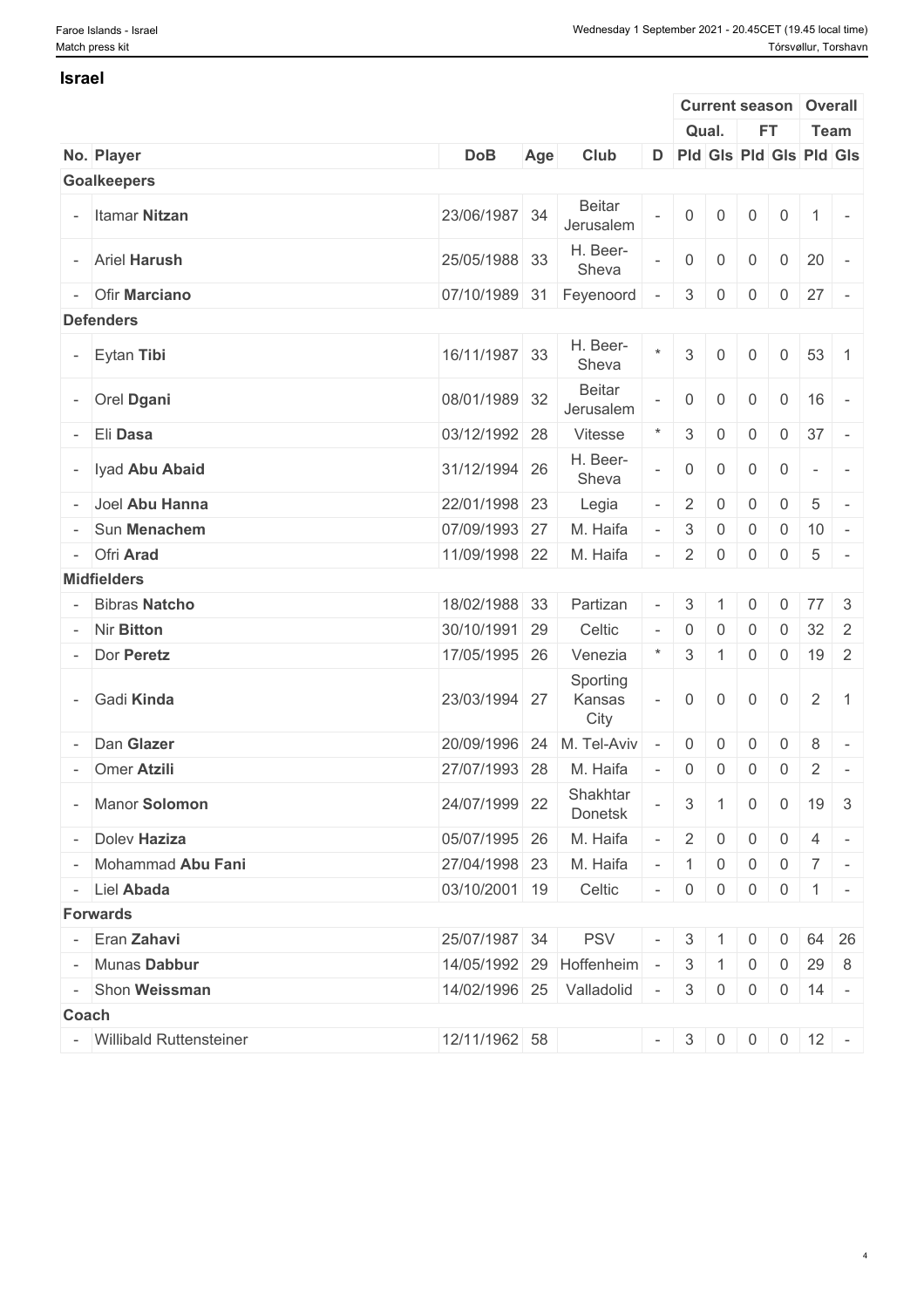# **Match officials**

| <b>Referee</b>                           | Dennis Higler (NED)                     |  |
|------------------------------------------|-----------------------------------------|--|
| <b>Assistant referees</b>                | Rogier Honig (NED), Rens Bluemink (NED) |  |
| <b>Video Assistant Referee</b>           | Jochem Kamphuis (NED)                   |  |
| <b>Assistant Video Assistant Referee</b> | Sander Van Der Eijk (NED)               |  |
| <b>Fourth official</b>                   | Martin Pérez (NED)                      |  |
| <b>UEFA Delegate</b>                     | Sabine Bonnin (FRA)                     |  |
| <b>UEFA Referee observer</b>             | Uno Tutk (EST)                          |  |
|                                          |                                         |  |

### **Referee**

| Name          | Date of birth | <b>UEFA matches</b> |
|---------------|---------------|---------------------|
| Dennis Higler | 30/09/1985    | 20<br>∼             |

### **FIFA Wold Cup matches involving teams from the two countries involved in this match**

No such matches refereed

### **Other matches involving teams from either of the two countries involved in this match**

No such matches refereed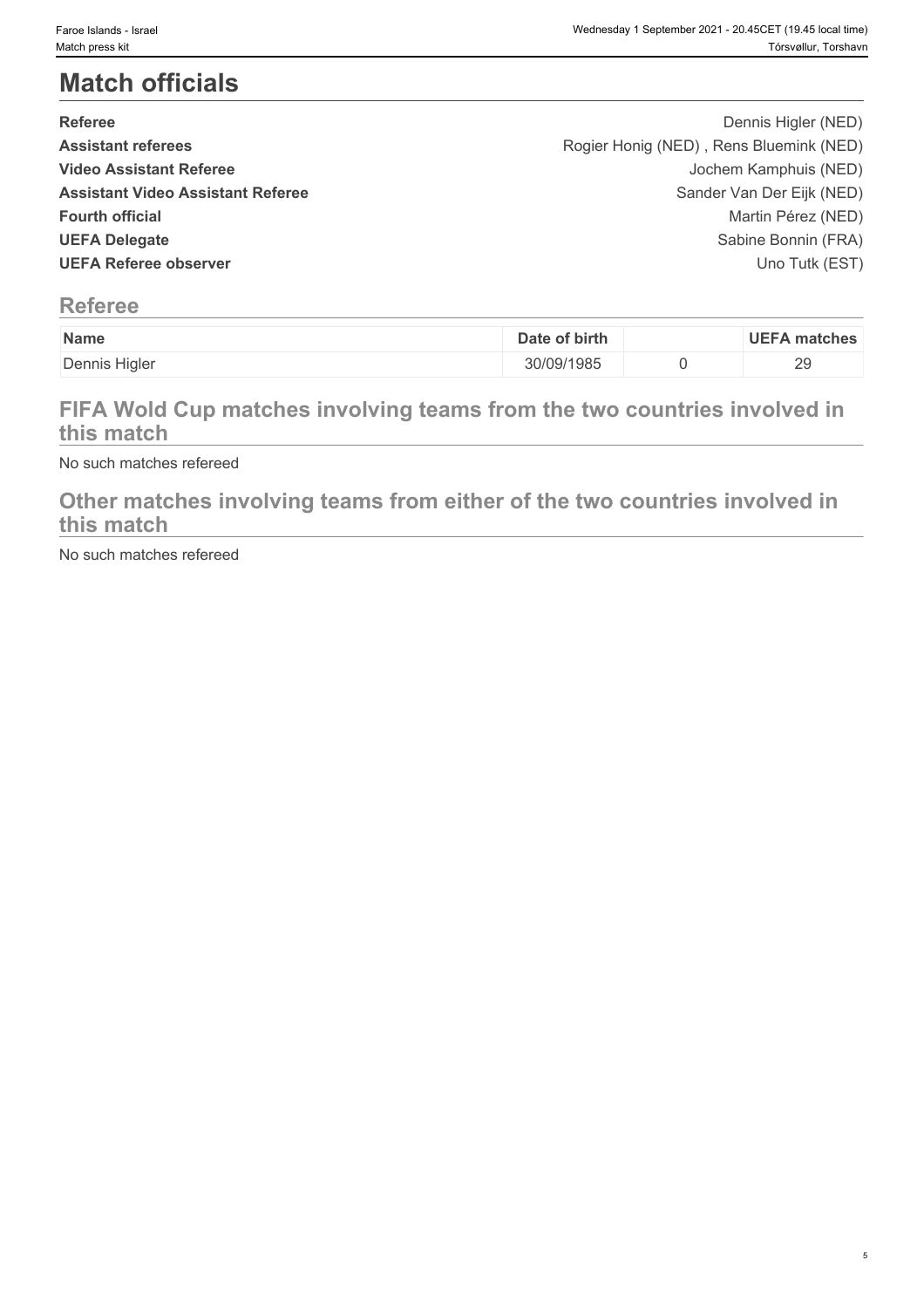# **Match-by-match lineups**

### **Faroe Islands**

### **FIFA World Cup - Qualifying round**

#### **Group F**

| Team                 | Pid W D L GF GA Pts |                                                |                  |                                                                    |  |
|----------------------|---------------------|------------------------------------------------|------------------|--------------------------------------------------------------------|--|
| Denmark              |                     | $3 \mid 3 \mid 0 \mid 0 \mid 14 \mid 0 \mid 9$ |                  |                                                                    |  |
| Scotland             |                     | $3 \mid 1 \mid 2 \mid 0 \mid 7 \mid 3 \mid 5$  |                  |                                                                    |  |
| Israel               |                     | $3 \mid 1$                                     |                  | $5 \mid 4 \mid 4$                                                  |  |
| Austria              |                     | $3 \mid 1$                                     | $\blacksquare$ 1 | $5 \mid 7 \mid 4$                                                  |  |
| <b>Faroe Islands</b> |                     | 3   0   1   2   2   8   1                      |                  |                                                                    |  |
| Moldova              |                     | $\overline{0}$                                 |                  | $\begin{array}{c c c c c c c c} \hline 2 & 2 & 13 & 1 \end{array}$ |  |

#### **Matchday 1** (25/03/2021)

**Moldova 1-1 Faroe Islands Goals:** 1-0 Nicolaescu 9, 1-1 M. Olsen 83 **Faroe Islands:** Nielsen, V. Davidsen, O. Faerø (40 Vatnsdal), Nattestad, Hansson (69 Bjartalíð), Hendriksson, Rólantsson, S. Vatnhamar (78 Jónsson ), K. Olsen, Edmundsson (78 M. Olsen), G. Vatnhamar

#### **Matchday 2** (28/03/2021)

#### **Austria 3-1 Faroe Islands**

**Goals:** 0-1 Nattestad 19, 1-1 Dragović 30, 2-1 Baumgartner 37, 3-1 Kalajdzic 44 **Faroe Islands:** Nielsen, V. Davidsen, Nattestad, Hansson (80 K. Olsen), Hendriksson, Rólantsson, S. Vatnhamar (58 Bjartalíð), Edmundsson (74 Knudsen), Vatnsdal (59 Andreasen), G. Vatnhamar, M. Olsen (58 Johannesen)

#### **Matchday 3** (31/03/2021)

#### **Scotland 4-0 Faroe Islands**

**Goals:** 1-0 McGinn 7, 2-0 McGinn 53, 3-0 Adams 60, 4-0 Fraser 70 **Faroe Islands:** Nielsen, V. Davidsen, Nattestad (76 Baldvinsson), Hansson, Hendriksson, Rólantsson, S. Vatnhamar (69 Johannesen), Edmundsson (76 Vatnsdal), G. Vatnhamar, M. Olsen (58 Jónsson ), Andreasen (69 K. Olsen)

#### **Matchday 4** (01/09/2021)

Faroe Islands-Israel

#### **Matchday 5** (04/09/2021)

Faroe Islands-Denmark

**Matchday 6** (07/09/2021)

Faroe Islands-Moldova

### **Matchday 7** (09/10/2021)

Faroe Islands-Austria

#### **Matchday 8** (12/10/2021) Faroe Islands-Scotland

#### **Matchday 9** (12/11/2021) Denmark-Faroe Islands

### **Matchday 10** (15/11/2021)

Israel-Faroe Islands

#### **Israel**

#### **FIFA World Cup - Qualifying round**

**Matchday 1** (25/03/2021) **Israel 0-2 Denmark Goals:** 0-1 Braithwaite 13, 0-2 Wind 67 **Israel:** Marciano, Dasa (86 Kandil), Natcho (68 Golasa), Zahavi, D. Peretz, Dabbur (60 Weissman), Solomon,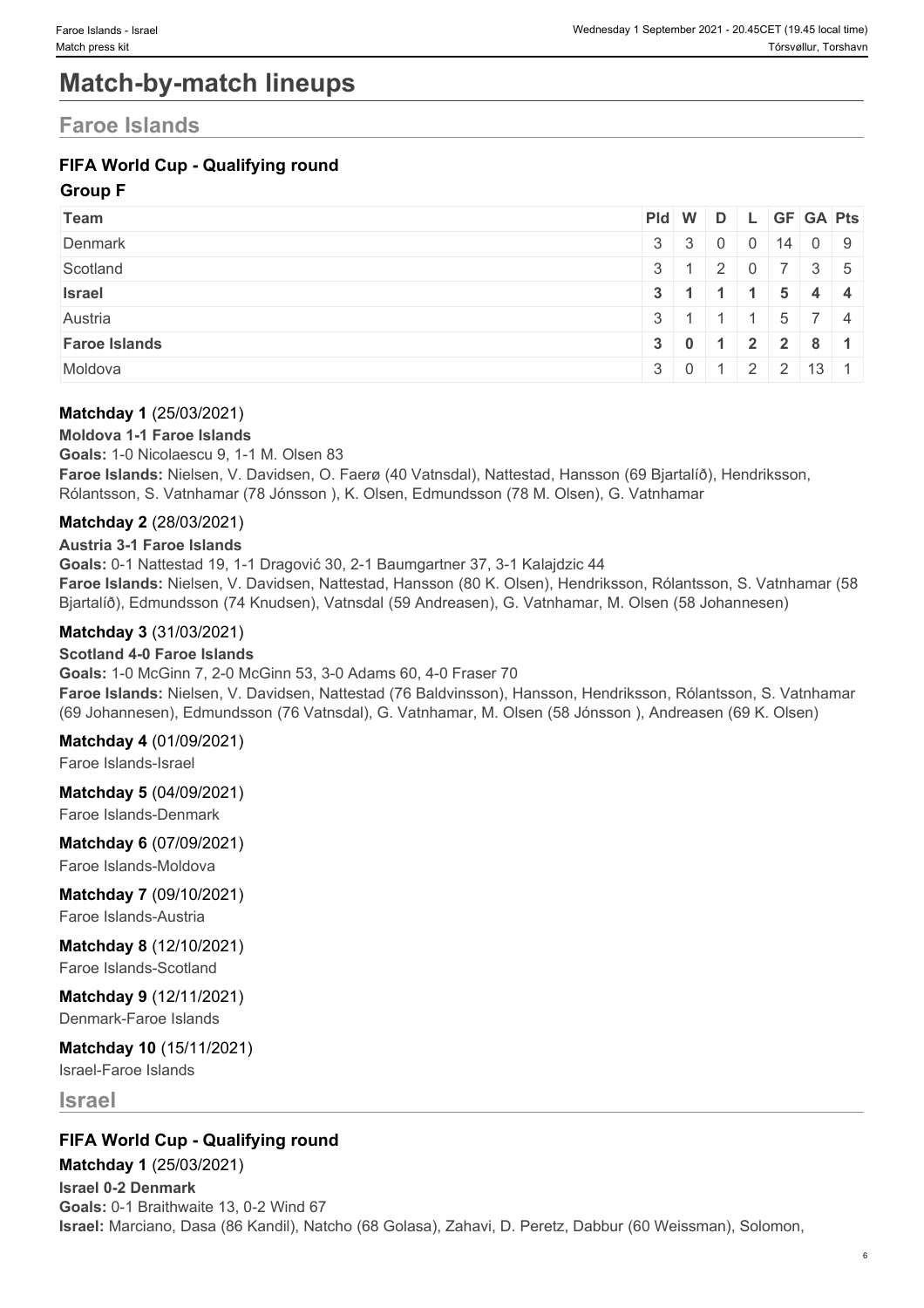Menachem (85 Haziza), Elhamed, Abu Hanna (46 Lavi), Tibi

#### **Matchday 2** (28/03/2021)

**Israel 1-1 Scotland Goals:** 1-0 D. Peretz 44, 1-1 Fraser 56 **Israel:** Marciano, Dasa, Natcho (63 Lavi), Zahavi, D. Peretz, Solomon, Menachem (79 Kayal), Arad, Weissman (74 Dabbur), Elhamed, Tibi

#### **Matchday 3** (31/03/2021)

**Moldova 1-4 Israel Goals:** 1-0 Carp 29, 1-1 Zahavi 45+2, 1-2 Solomon 57, 1-3 Dabbur 64, 1-4 Natcho 66 **Israel:** Marciano, Dasa (70 Haziza), Taha (58 Abu Fani), Natcho, Zahavi (79 Weissman), D. Peretz, Dabbur, Solomon, Menachem (46 Lavi), Arad, Tibi (70 Abu Hanna)

#### **Matchday 4** (01/09/2021)

Faroe Islands-Israel

**Matchday 5** (04/09/2021)

Israel-Austria

**Matchday 6** (07/09/2021) Denmark-Israel

**Matchday 7** (09/10/2021) Scotland-Israel

**Matchday 8** (12/10/2021) Israel-Moldova

**Matchday 9** (12/11/2021) Austria-Israel

**Matchday 10** (15/11/2021) Israel-Faroe Islands